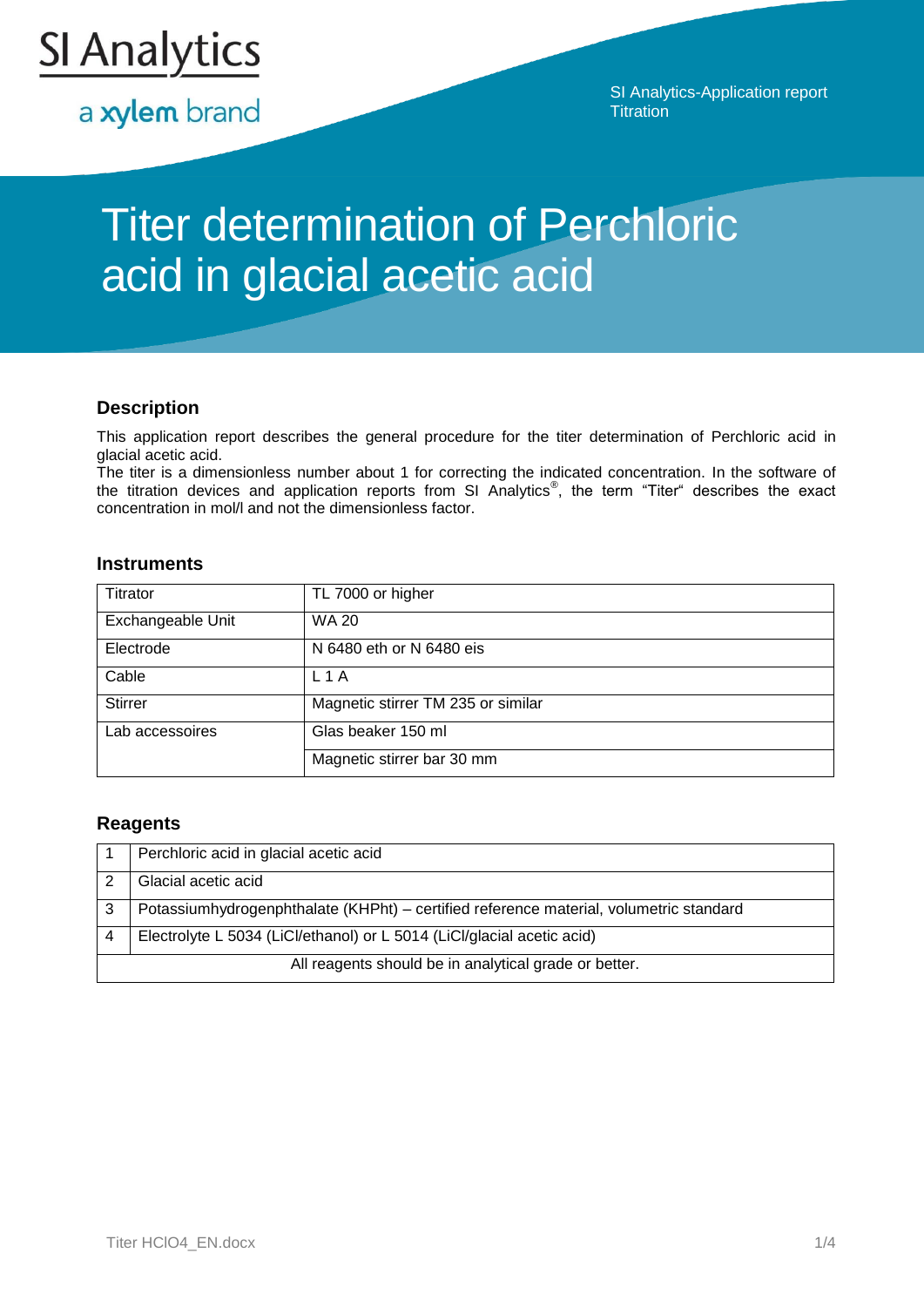## **Titration procedure**

## **Reagents**

The KHPht volumetric standard is dried as described in the corresponding certificate of analysis.

## **Cleaning and storage of the electrode**

Use Ethanol or Isopropylalcohol for cleaning the electrode. For storage use the same electrolyte solution used in the electrode, L 5034 (N6480 eth) or L 5014 (N 6480 eis).

### **Sample preparation**

The amount of volumetric standard depends on the size of the burette and the concentration of the acid. The amount should be chosen so that about half of the burette volume is consumed. The most common is the 20 ml burette. The required quantity of KHPht can be estimated according to this rule of thumb:

$$
W[g] = 2 * \text{Concentration}[mol/l]
$$

To determine the titer of a 0.1 mol/l Perchloric acid, about 0.2 g KHPht volumetric standard are weighed into a 150 ml beaker and filled up to 60 ml with glacial acetic acid. When the KHPht is completely dissolved, it is titrated with the Perchloric acid to an EQ.

If the specified assay of the volumetric standard is significantly different from 100%, the weight for calculating the concentration must be corrected:

$$
W = \frac{Weight * specified \; assay \; \%}{100}
$$

The density of the perchloric acid in glacial acetic acid depends strongly on the temperature. It is recommended to measure and document the temperature at which the titration was carried out. The temperature at the titer determination should be identical to the temperature at the sample titration.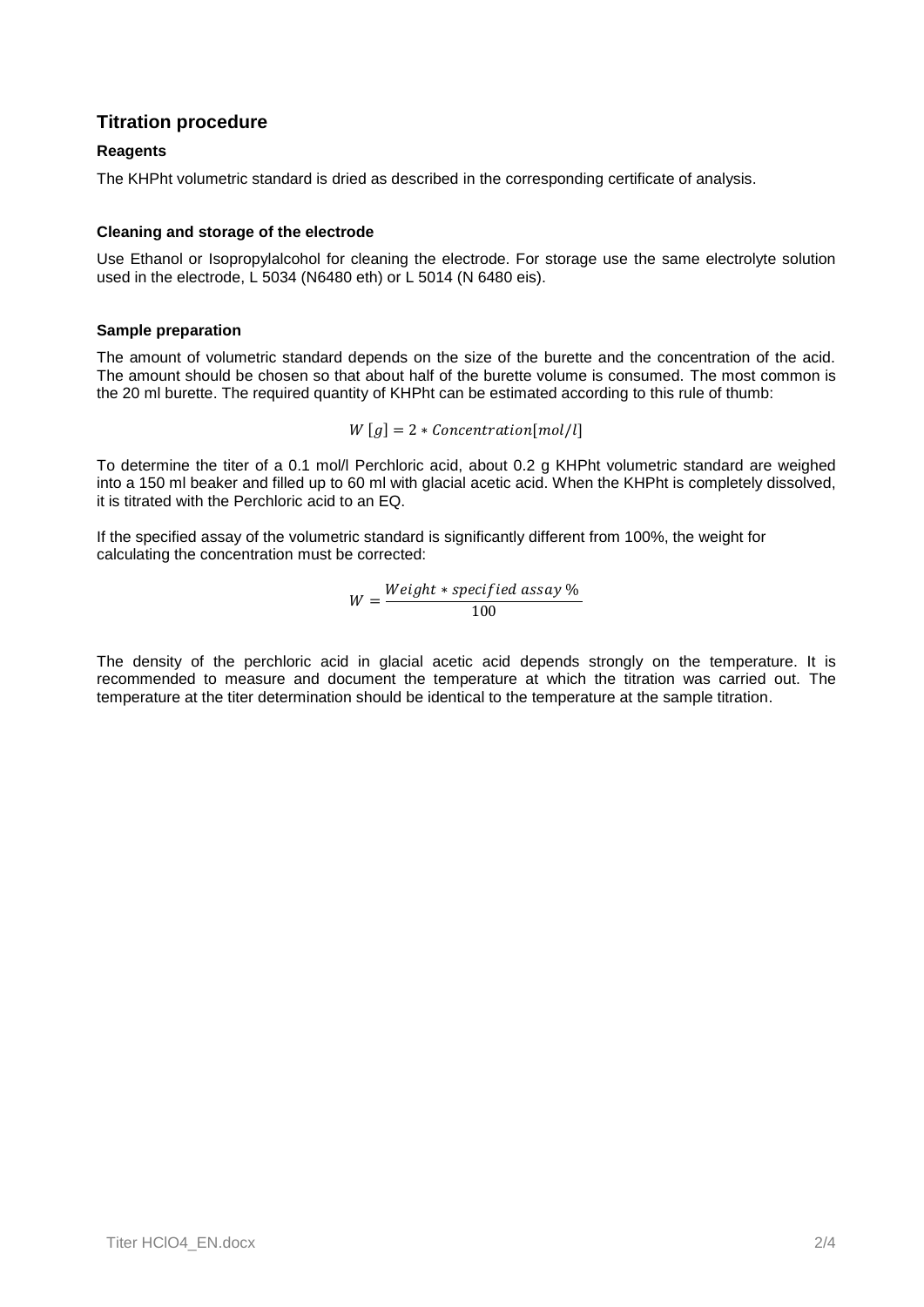## **Titration parameter**



Calculation:

$$
T\left[mol/l\right] = \frac{W * F2}{(EQ - B) * M * F1}
$$

|                 |        | <b>Blank value</b>                                   |
|-----------------|--------|------------------------------------------------------|
| W               | man    | Weight of the sample [g]                             |
| F2.             | 1000   | Conversion factor ml - I                             |
| EQ <sub>1</sub> |        | Consumption of titrant until first Equivalence point |
| м               | 204,22 | Molecular mass of KHPht                              |
| F1              |        | Conversion factor                                    |

We recommend to write the exact concentration T to the Exchangable Unit (WA) automatically.